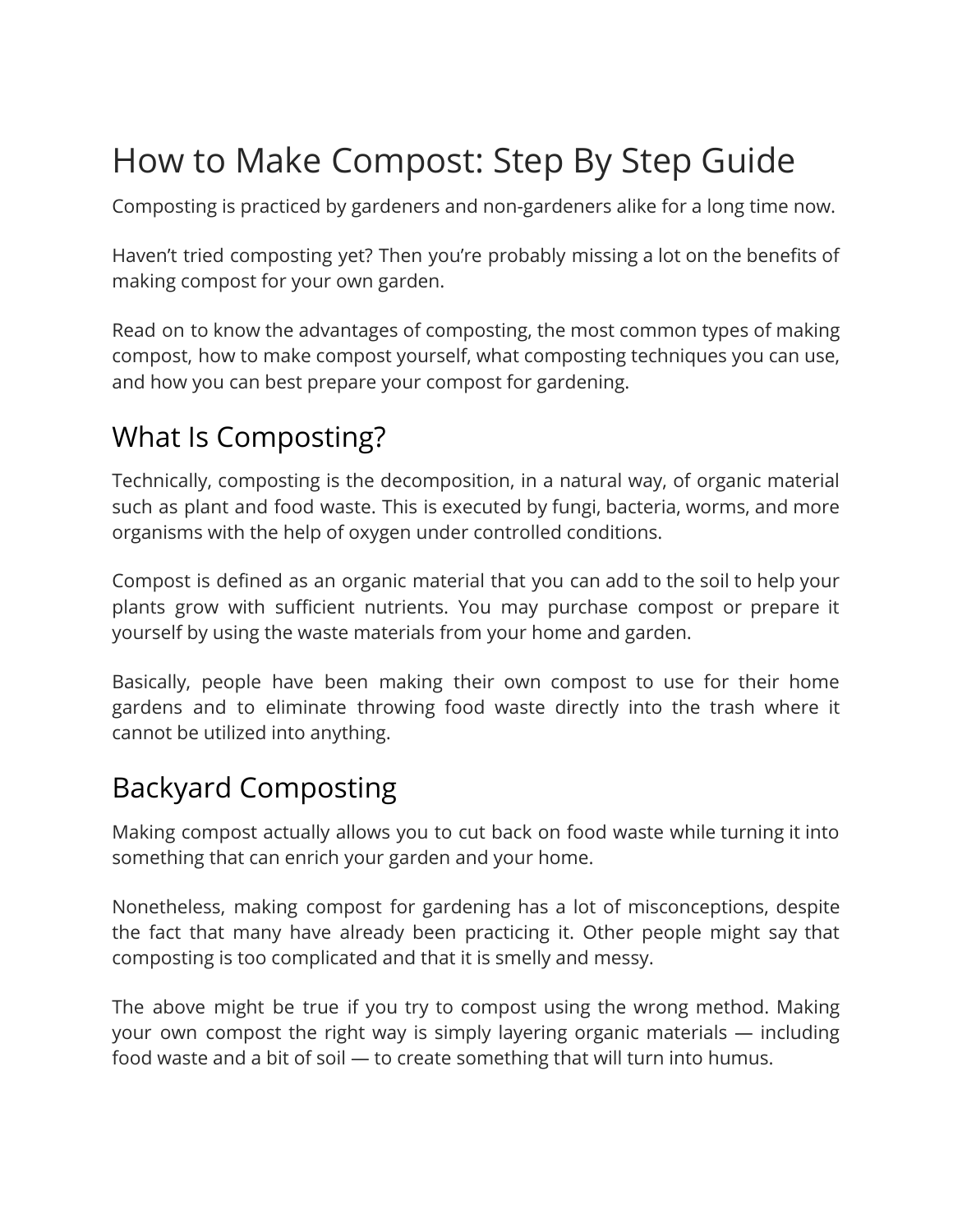The point is, composting is doable. And backyard composting is even more convenient.

### Step By Step: How to Make Compost

Now here are the steps you have to go through in making your own garden compost:

#### **Step 1: Choose A Site**



Choose a site for your compost pit or pile. You should consider choosing a slightly hidden location. The spot should have access to water, a good airflow, partial shade during the summer, and full sun during the winter.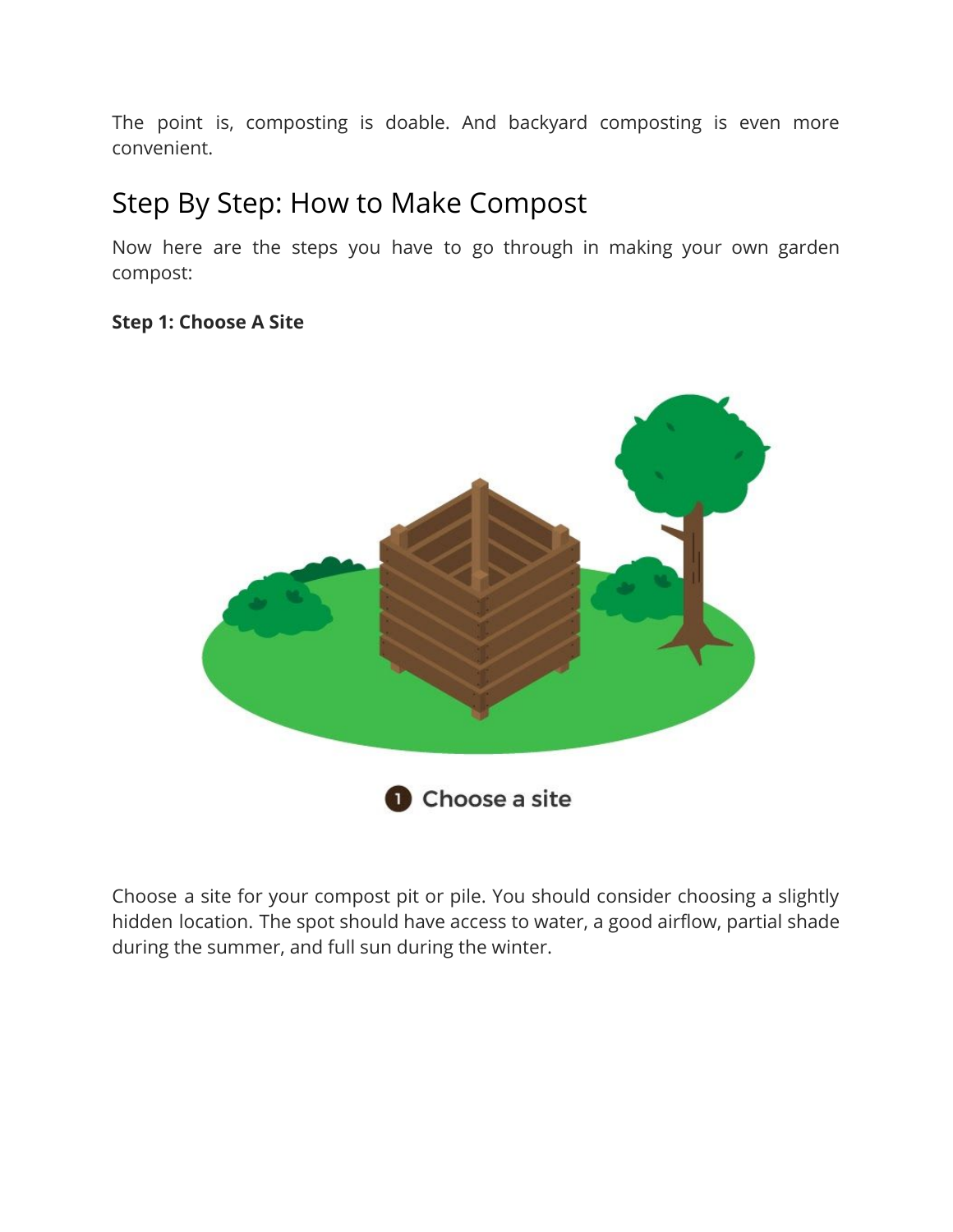#### **Step 2: Lay Twigs Or Straw**



After settling for a site, make sure you lay some twigs or straw on your pile or bin. Placed a few inches deep, this will allow the pile to have drainage and airflow.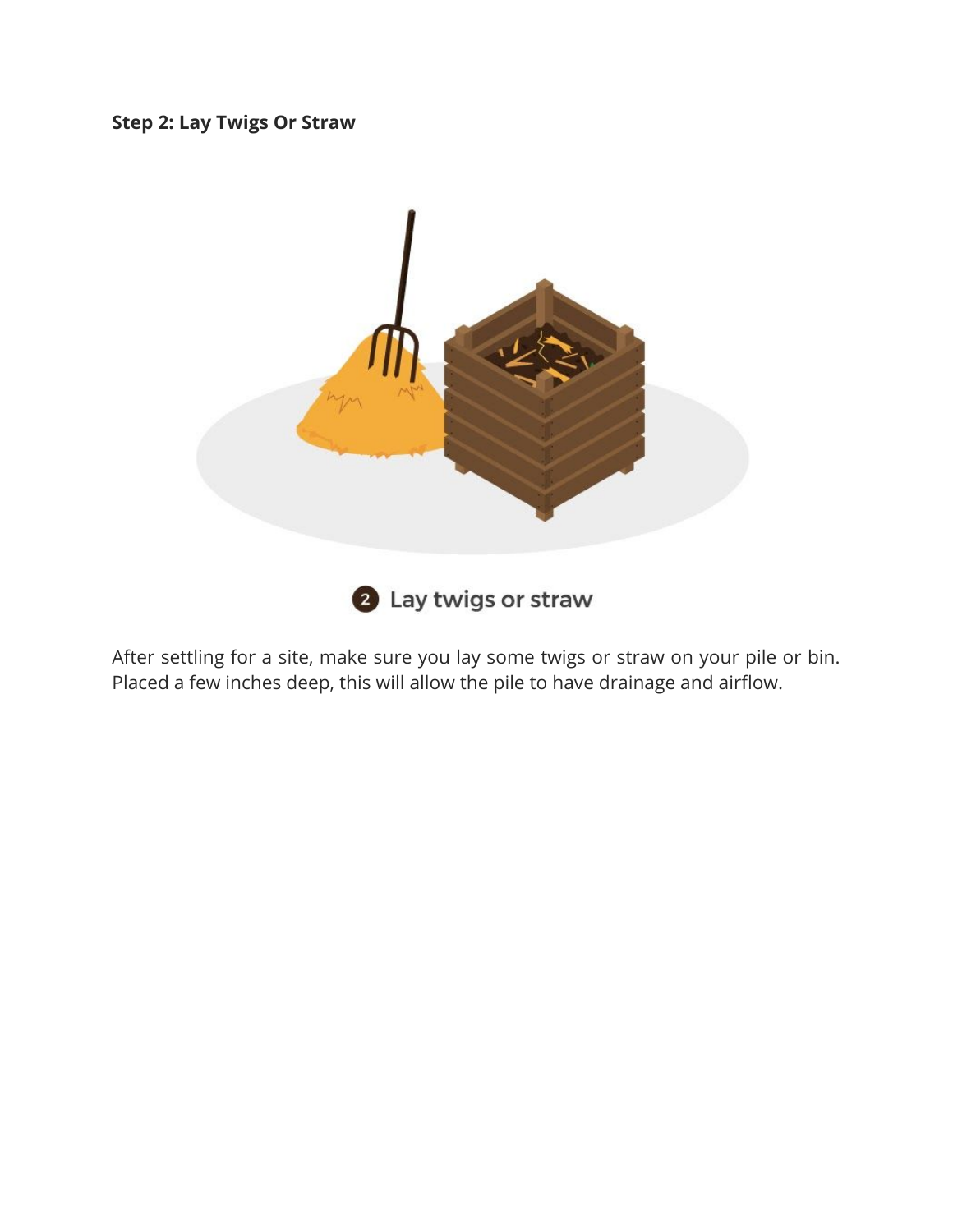#### **Step 3: Add Compost Ingredients**



#### 3 Add your compost ingredients

Add in your compost ingredients in layers. Alternate between your moist and dry components. Things such as tea bags, food waste, and plant waste are considered to be moist. Meanwhile, ashes, sawdust, and straw are considered to be dry.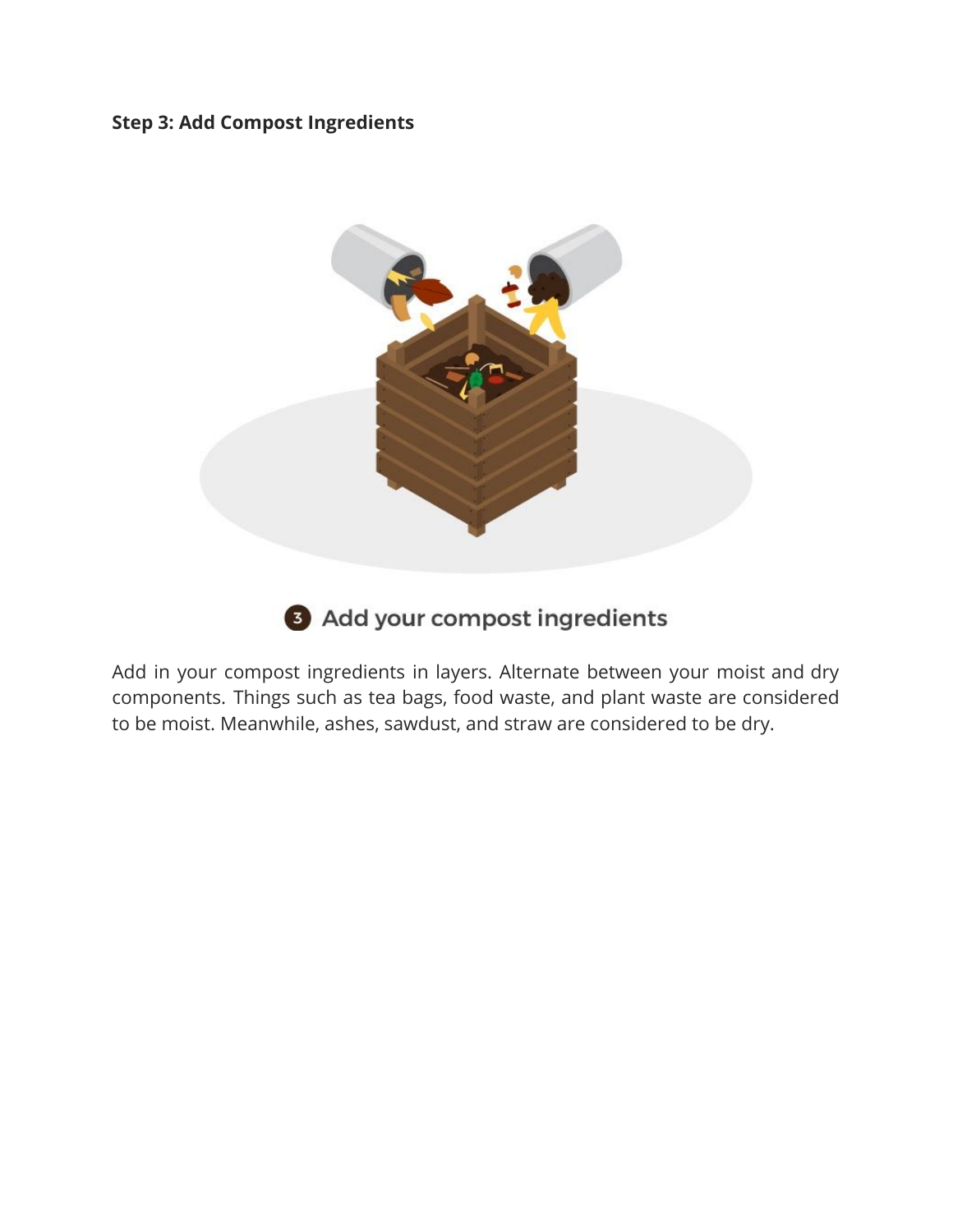#### **Step 4: Add Manure**



**O** Incorporate manure

Incorporate manure as a source of nitrogen so your compost pit could be activated, and the composting process could be sped up.

**Step 5: Keep Moist**





**6** Keep your pile moist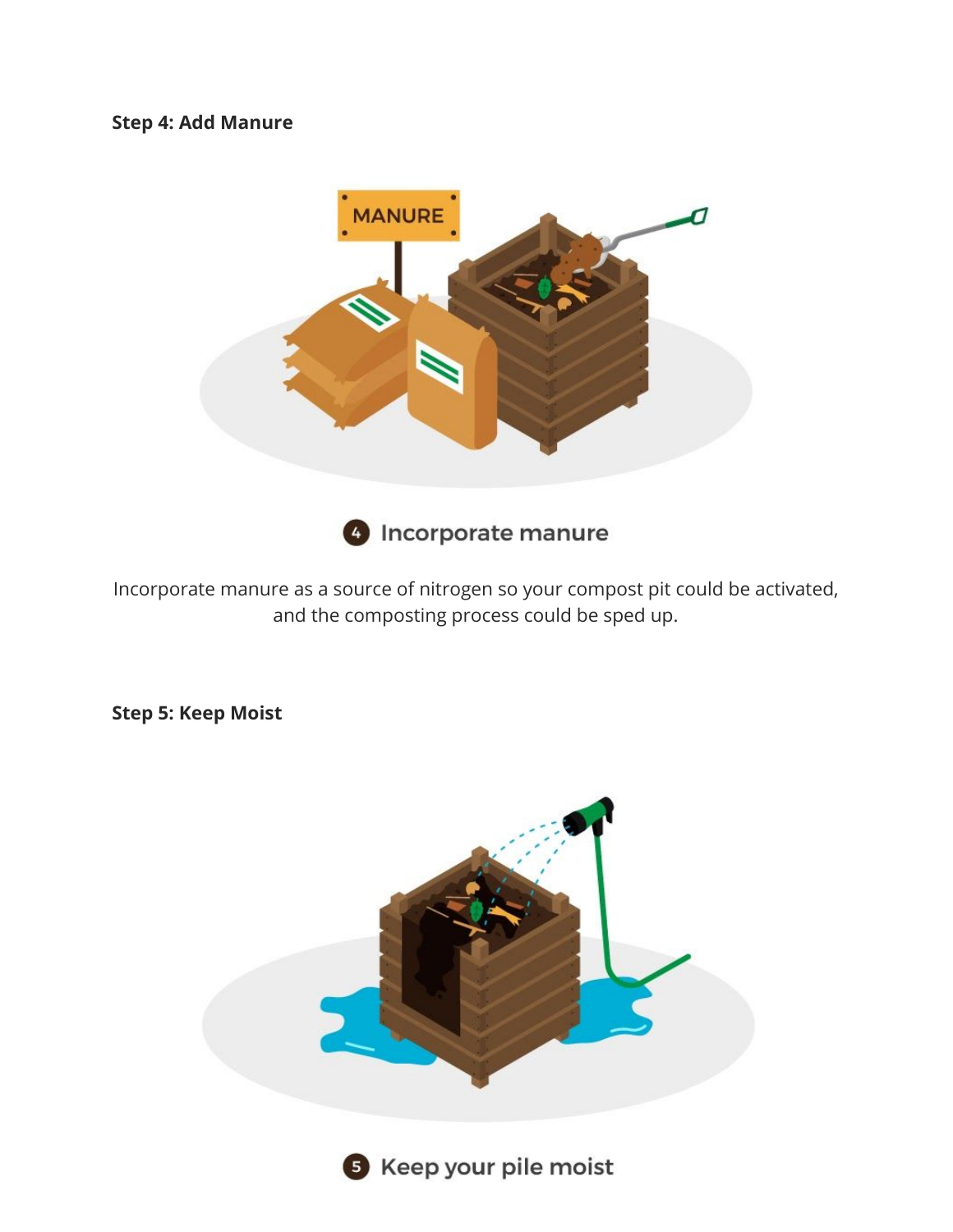Make sure to keep the compost pile moist. Do some occasional watering.

**Step 6: Cover**



Cover your compost pile. Doing so retains moisture and heat, which are essential in making your compost. Covering your pile also prevents it from being overly soaked by rainwater.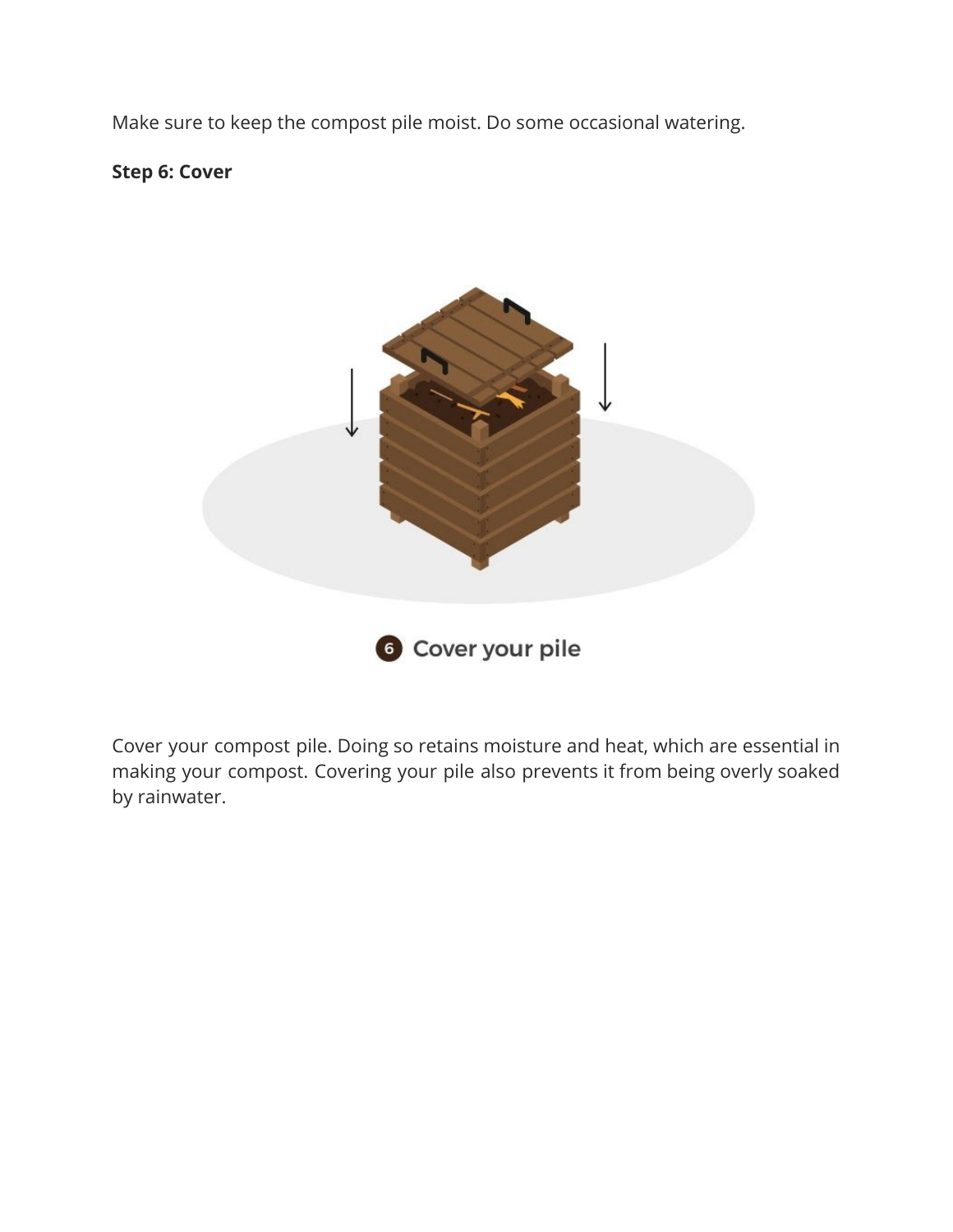**Step 7: Turn**



Turn your compost pile. Give your compost pile a turn every few weeks using a pitchfork. Doing so generates oxygen into your compost pile, which can aid in aerating your compost and increasing the composting process.

### What to Compost?

It's necessary to identify which materials are "compostable." Believe me, there are biodegradable waste materials that are not suitable for composting, no matter how degradable they are. Take note of the following:

Good for composting:

- Pine needles
- Sawdust
- Dried leaves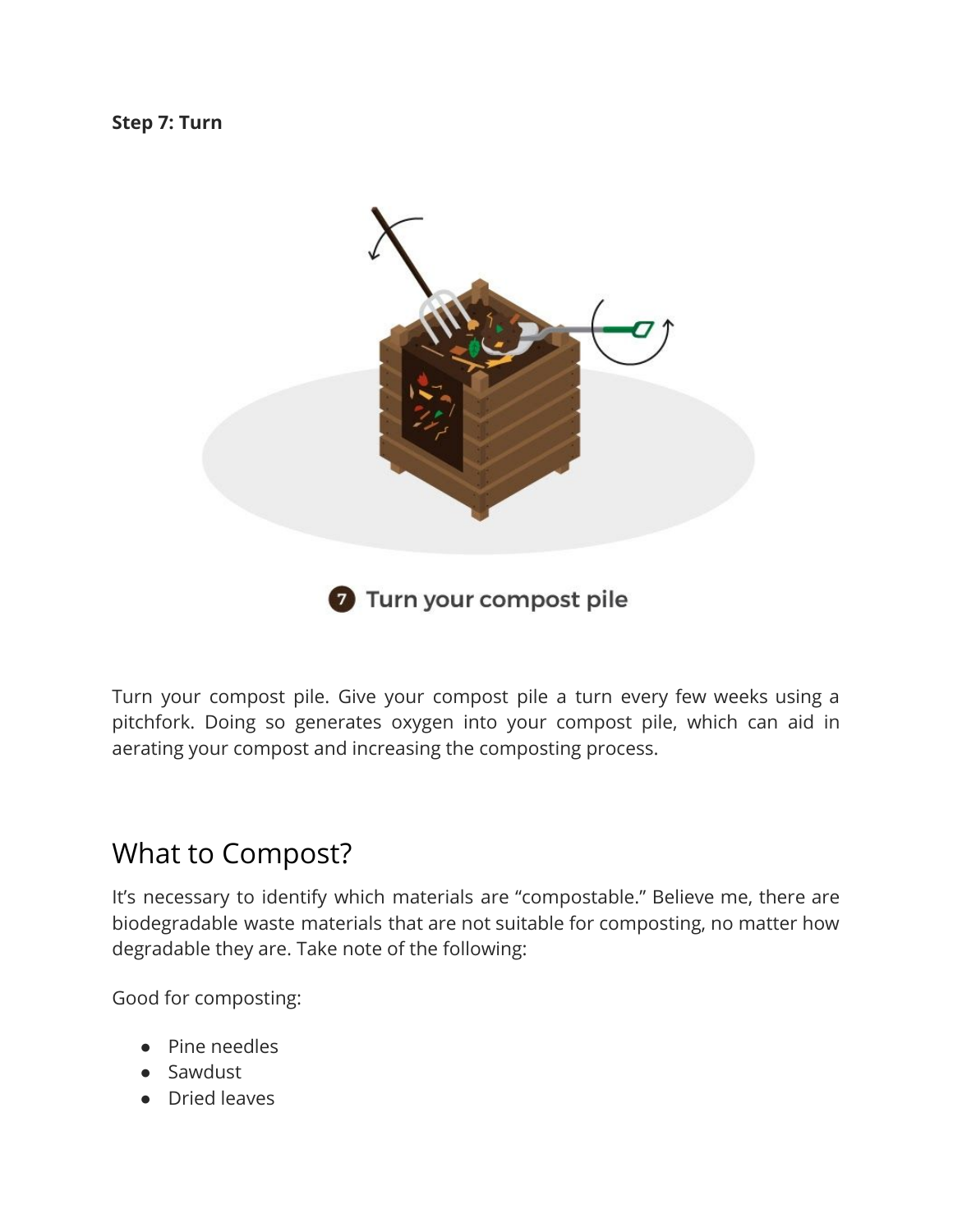- Dried grass
- Straw
- Eggshells
- Shredded cardboard and paper
- Chopped wood prunings
- Citrus rinds
- Coffee grounds
- Grass and shrub clippings
- Fruit waste
- Teabags
- Coffee filters
- Young weeds
- Wilted flowers
- Vegetable waste

Not suitable for composting:

- Animal products (fish, bones, meat, fat)
- Dairy products
- Sawdust from treated wood
- Diseased plants
- Human waste
- Weeds that bear seeds such as ivy, oxalis bulbs, burr clover, and Bermuda grass

## 3 Types of Composting

Before you proceed to harness your own compost for gardening, you must already know that there are three types of composting, namely, hot composting, cold composting and vermiculture or worm composting.

### 1. Hot Composting

It's usually the method chosen by more serious gardeners. Hot composting is faster, and you can yield compost in one to three months, most especially in warm weather. Hot composting would need four components, namely, air, water, nitrogen, and carbon.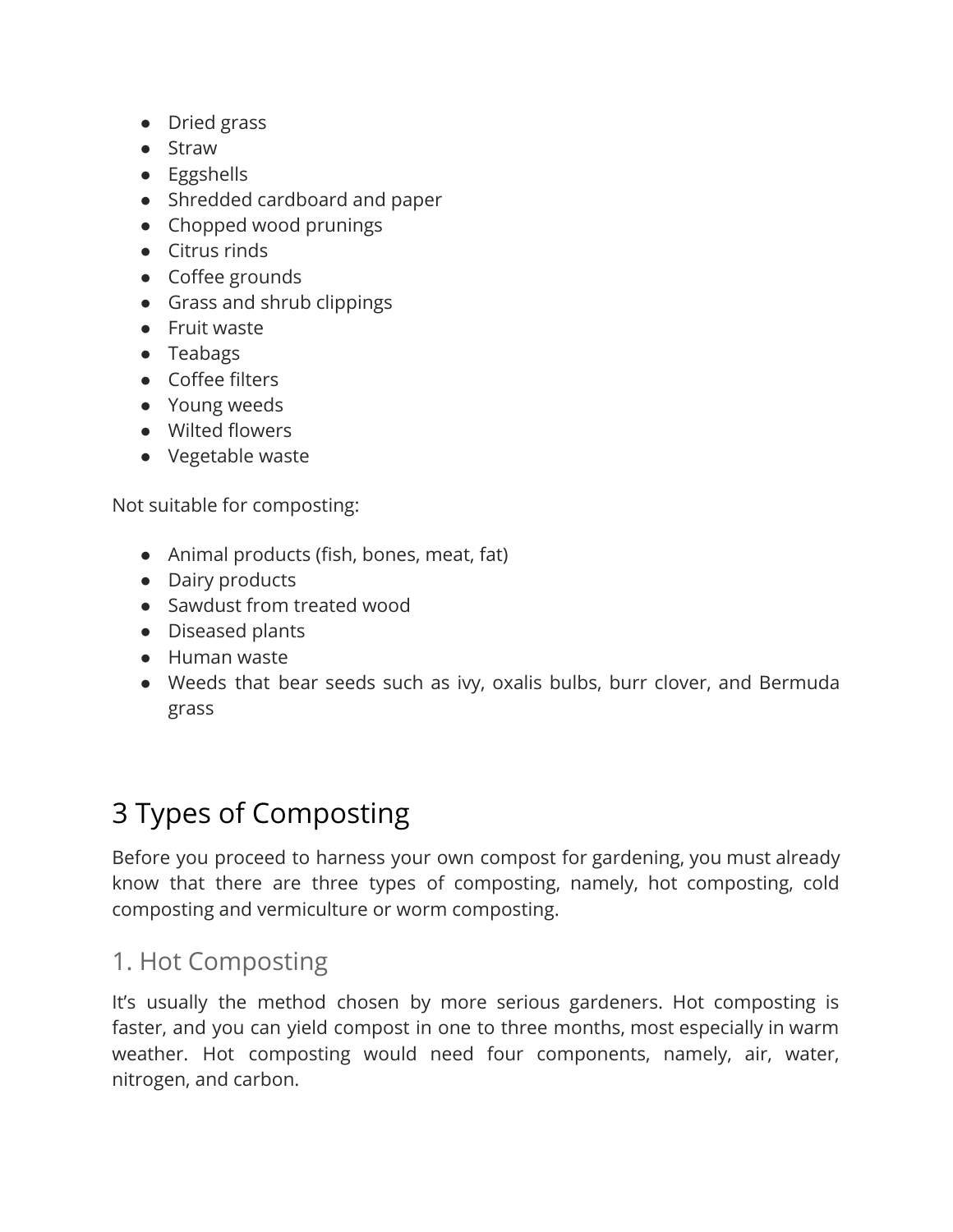These four items become food to microorganisms that could speed up the process of decay. During the spring or in the fall, garden waste becomes plenty, so you can definitely have a second batch of compost while another one is currently being "cooked."

### 2. Cold Composting

This type of composting is the simplest among the three. Basically, you are only collecting biodegradable waste to be piled in a bim or a pit and wait for it to naturally decompose in about a year or two.

### 3. Vermiculture or Worm Composting

When you pile your food scraps together with other biodegradable waste, worms slowly eat it, allowing them to release worm castings which are rich in nitrogen.

However, these nitrogen-rich castings aren't just produced by any worm. You would need redworms or "red wrigglers" for this. Redworms are usually inexpensive and can be purchased through your local garden supplier or online.

## 4 Benefits of Composting

Backyard composting has many benefits. Not only does it help conserve the environment — it also saves you the money and resources you would otherwise spend on fertilizers.

#### 1. Utilizes Waste to Reduce It

Through composting, people get to utilize plant waste, food and kitchen waste, leaves, lawn clippings, and any other biodegradable waste that can get thrown away otherwise. With this, composting could let you save money for landfill fees.

You might ask, "Why should I practice making my own compost?" Well, aside from being beneficial to your finances (since you won't buy garden soil anymore),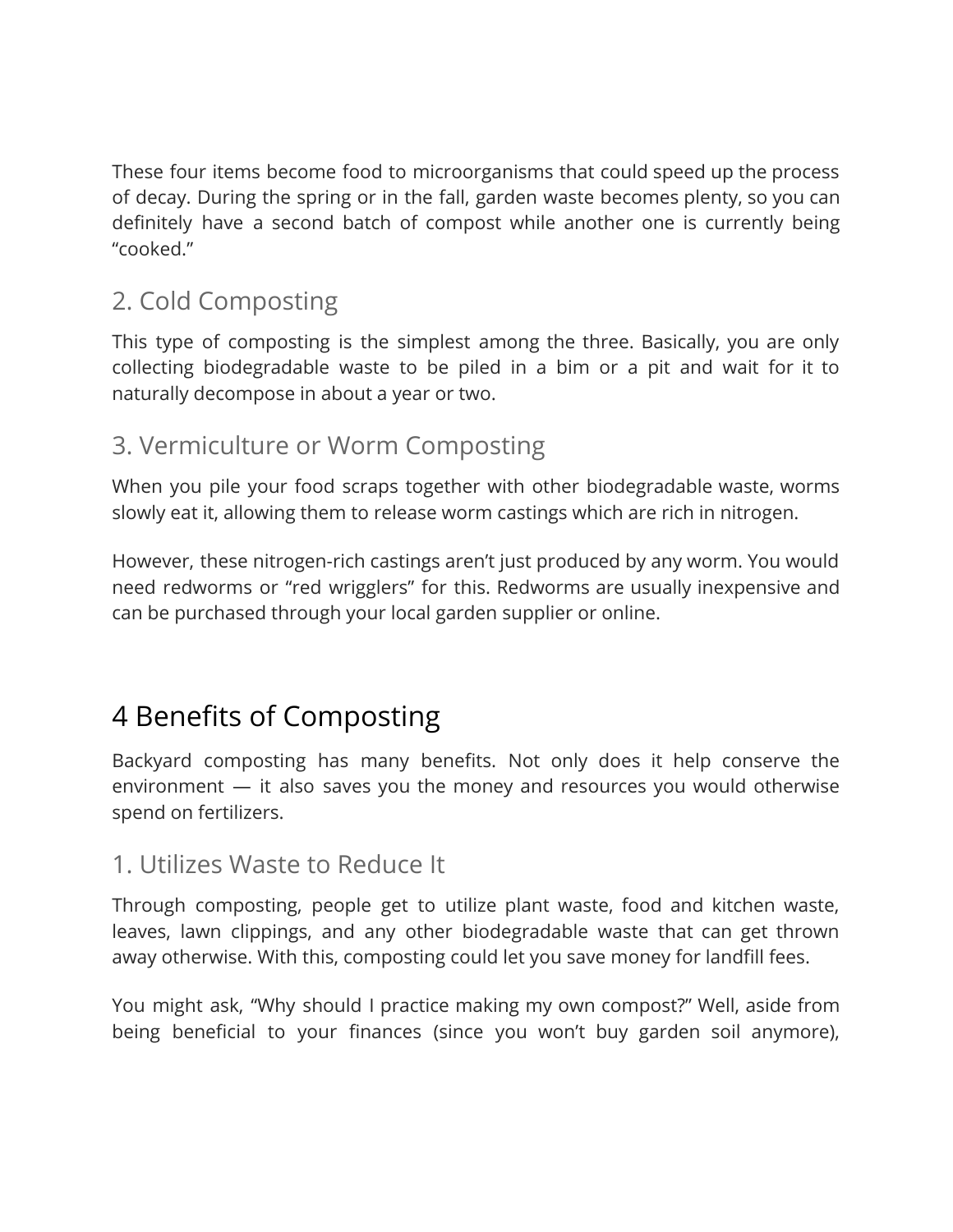compost is a really great soil enricher. It is also easy to make and most of all, it is a great way to reduce waste.

So perhaps the best benefit from composting is your ability to turn trash into treasure, keeping trash off the landfills and, in turn, reducing your carbon footprint.

#### 2. Improves Soil Health

Compost is now widely recognized as a helpful tool in replenishing the fertility of the soil without making use of chemical fertilizers.

Adding compost to your garden soil improves its health and minimizes pests and plant diseases. Using compost also eliminates the need to use chemical-based fertilizers.

Compost has nutrients that plants use in order for them to grow to their fullest potential, like potassium, nitrogen, and phosphorus. Adding compost to your garden soil can also assure you that your garden is supplied with micronutrients such as iron, iodine, cobalt, boron, copper, zinc, molybdenum, and manganese.

Moreover, compost, when added to the soil, can improve the soil's structure. It can improve the capacity of the soil to hold water, thereby increasing erosion control and the permeability of the soil.

Composted soil also aids in the reforestation and restoration of wetlands and plant and animal habitats. It remedies the soil that is contaminated with toxic waste.

#### 3. Helps Preserve the Environment

Composting helps us preserve the environment because it reduces our need of using chemical-based fertilizers and soil conditioners.

Composted soil also increases the amount of nutrients and beneficial microbes, which can improve plant growth. Since it retains water, compost can prevent soil erosion.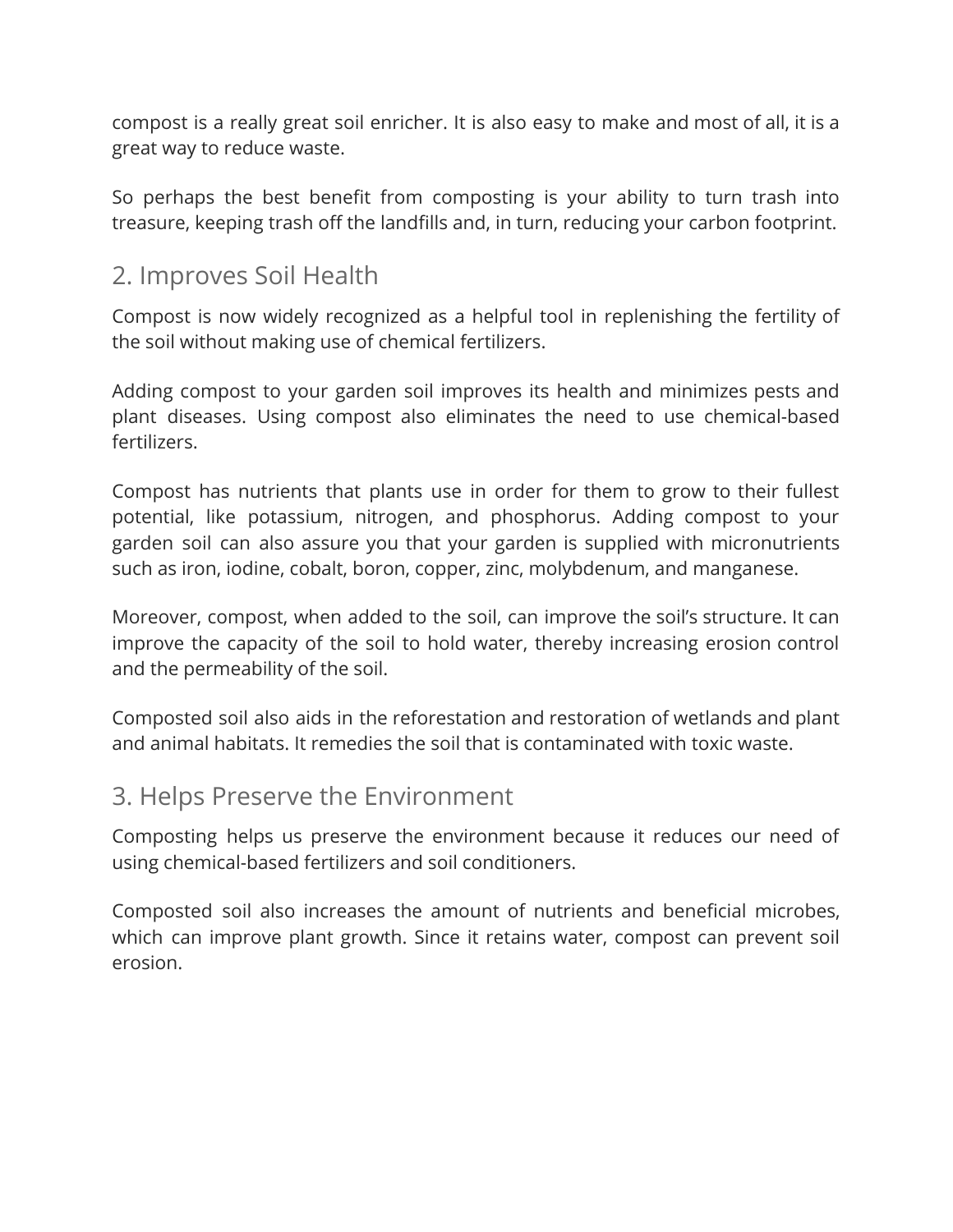The environment at large is greatly benefiting from composting since our organic resources are being recycled while our landfill spaces are being conserved.

Aside from increasing the organic matter in the soil, composting also promotes healthy root structure in plants. Compost improves the presence of earthworms and other helpful microorganisms in the soil, which can help balance the soil ecosystem.

#### 4. Convenient for Any Gardener

You can create compost in many ways, so it's pretty convenient. One method is to utilize worms, which can yield worm castings that are loaded with nutrients. This practice is called vermiculture.

In making your own compost for gardening, you can also improve your ornamental or vegetable garden, improve your lawn, and propagate your own plants. You can say that all in all, composting is an essential part of any true gardener's experience.

## Additional Tips on Composting

Composting is not rocket science once you learn the rudiments. As there are several types and several methods on composting, make sure you choose what you and your home set up is comfortable with.

Always consider choosing the method that will work best for your time, energy, and space.

Opt for the composting method that will yield the amount of compost that you need during the time you need it.

With the correct amount of moisture, good nutrient balance, correct temperature, and enough aeration, composting will be a breeze for both first-timers and veteran gardeners alike.

If you have a wider space of land to compost in, you could opt to place your bin (if you are using one) on a piece of soil that you plan on turning into a flower or